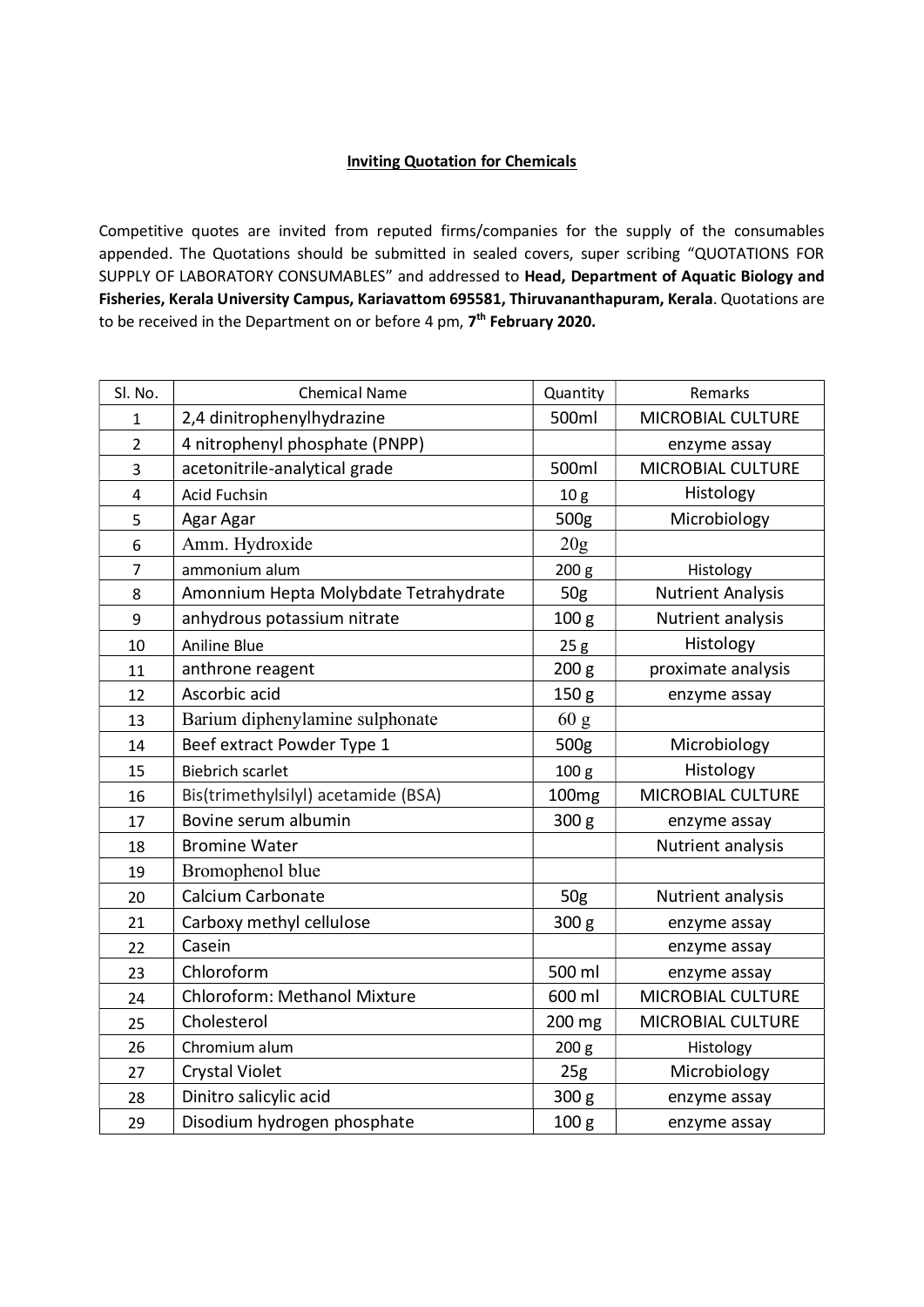| 30 | <b>DPPH</b>                                       |                  | Immune Assay        |
|----|---------------------------------------------------|------------------|---------------------|
| 31 | <b>EDTA</b>                                       | 15g              |                     |
| 32 | EHYLENE DIAMINE TETRA ACETATE<br><b>DIHYDRATE</b> | 75 g             | MICROBIAL CULTURE   |
| 33 | Eosin                                             | 100 <sub>g</sub> | Histology           |
| 34 | Erychrome black T (0.2g)                          | 30 <sub>g</sub>  |                     |
| 35 | Ferric Chloride                                   | 100 <sub>g</sub> | Histology           |
| 36 | Ferrous ammonium sulphate                         | 60g              |                     |
| 37 | FOLIN- CIOCALTEAU reagent                         | 150 ml           | MICROBIAL CULTURE   |
| 38 | formaldehyde in water CRM                         | 1000ml           | MICROBIAL CULTURE   |
| 39 | Formalin                                          | 5L               |                     |
| 40 | Glacial acetic acid                               | 500 ml           | Histology           |
| 41 | Glycerin                                          | 200 ml           | Histology           |
| 42 | <b>GRAM STAINING KIT</b>                          |                  |                     |
| 43 | Grams Iodine                                      | 500 ml           | Microbiology        |
| 44 | $H2O2$ (30%)                                      |                  |                     |
| 45 | HBSS (Hank's balanced salt solution)              |                  | Immune Assay        |
| 46 | HC1                                               | 3L               | Proximate/Histology |
| 47 | <b>HCI</b>                                        | 500 ml           | Histology           |
| 48 | Hematoxylin                                       | 50 g             | Histology           |
| 49 | Isopropanol                                       | 100 ml           | enzyme assay        |
| 50 | KIO <sub>3</sub>                                  | 50g              | Nutrient analysis   |
| 51 | L-DOPA                                            |                  | Immune Assay        |
| 52 | Light Green                                       | 25g              | Histology           |
| 53 | Lyophilized Micrococus lysodeikticus              |                  | Immune Assay        |
| 54 | MacConkey Agar                                    | 500g             | Microbiology        |
| 55 | <b>Manitol Motility Test Medium</b>               | 100 <sub>g</sub> | Microbiology        |
| 56 | Massons Trichrome                                 | 25 mg            | Histology           |
| 57 | MC CONKEY AGAR                                    | 500 <sub>g</sub> | MICROBIAL CULTURE   |
| 58 | MEAT EXTRACT B POWDER TYPE - 1                    | 500 g            | Microbiology        |
| 59 | <b>MERCURIC IODIDE</b>                            | 120 <sub>g</sub> | MICROBIAL CULTURE   |
| 60 | Mercuric Oxide                                    | 100 <sub>g</sub> | Histology           |
| 61 | <b>MERCURRIC SULPHATE</b>                         | 100 <sub>g</sub> | <b>COD</b>          |
| 62 | Metacresol purple                                 | 250 g            |                     |
| 63 | Methanol                                          | 2.5L             | Immune Assay        |
| 64 | Methyl orange                                     |                  |                     |
| 65 | Mg salt of EDTA                                   | 25g              |                     |
| 66 | <b>MRS AGAR</b>                                   | 500g             | MICROBIAL CULTURE   |
| 67 | N Propanol                                        | 50 ml            | Water quality       |
| 68 | Na nitropruside                                   | 3g               |                     |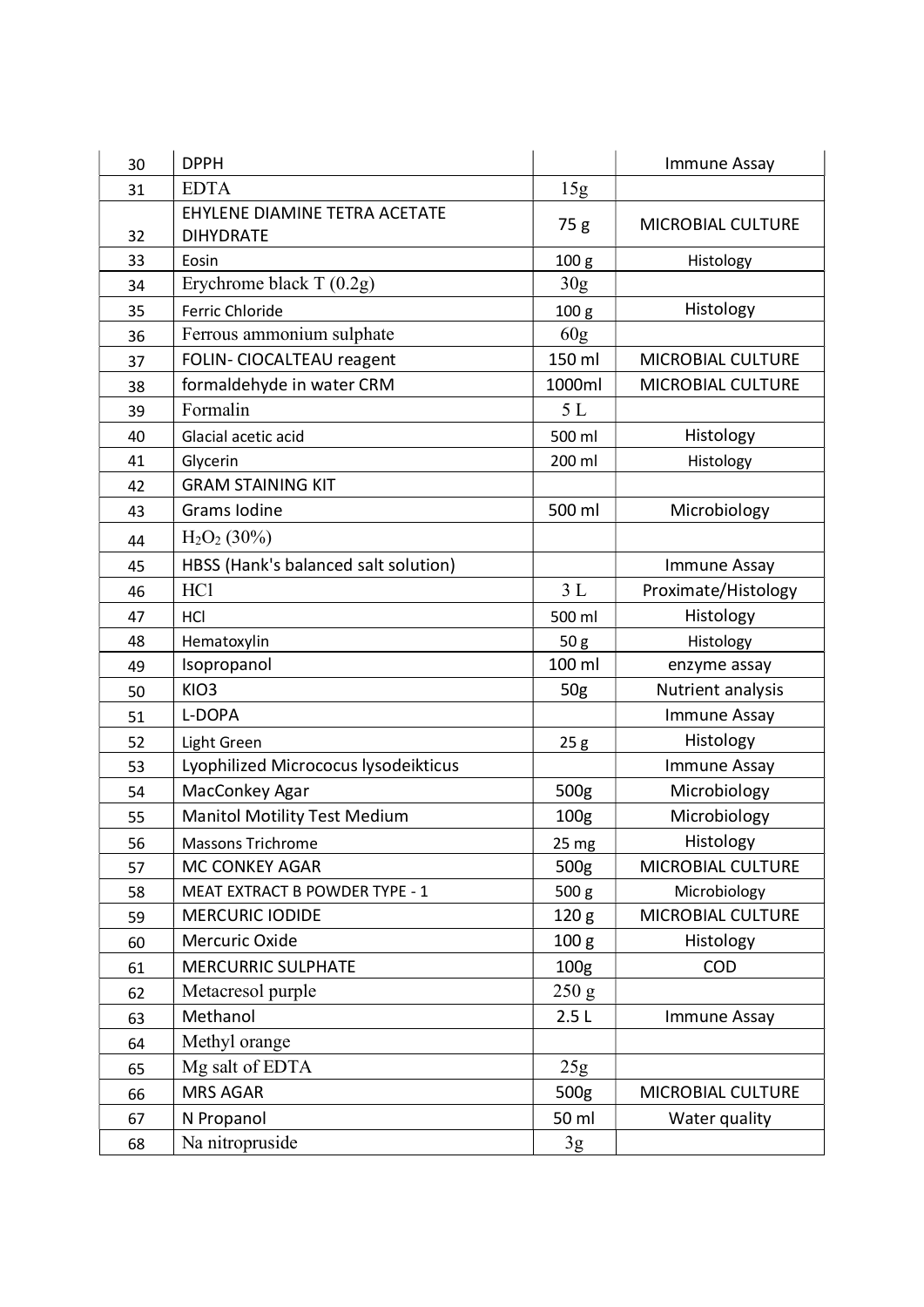| 69  | <b>NEDA</b>                                  | 100 ml           | Nutrient analysis                     |
|-----|----------------------------------------------|------------------|---------------------------------------|
| 70  | Nichrome Wire                                | 1 set            | Microbiology                          |
| 71  | Nitric acid                                  | 500 ml           |                                       |
| 72  | NITROBLUE TETRAZOLIUM                        |                  | Immune Assay                          |
| 73  | <b>NUTRIENT AGAR</b>                         | 500g             | MICROBIAL CULTURE                     |
| 74  | ORTHOPHOSPHORIC ACID                         | 1000 ml          | MICROBIAL CULTURE                     |
| 75  | Paraffin wax                                 | $2$ kg           | Histology                             |
| 76  | Paranitrophenyl palmitate                    | 100 <sub>g</sub> | enzyme assay                          |
| 77  | Perchloric acid                              | 200ml            |                                       |
| 78  | Periodic acid                                | 10 <sub>g</sub>  | Histology                             |
| 79  | Phenol                                       | 100 ml           | proximate analysis                    |
| 80  | Phosphate buffer                             | 200 ml           | enzyme assay                          |
| 81  | phosphomolybdic acid                         | 25g              | Histology                             |
| 82  | phosphoric acid                              | 500g             | For HPLC                              |
| 83  | phosphotugstic acid                          | 25g              | Histology                             |
| 84  | Picric acid                                  | 100 <sub>g</sub> | Histology                             |
| 85  | p-nitrophenyl myristate                      |                  | enzyme assay                          |
| 86  | Ponceau De Xylidine                          | 25g              | Histology                             |
| 87  | potassium (alum)                             | 100 <sub>g</sub> | Histology                             |
| 88  | Potassium antimony tartarate                 | 20 <sub>g</sub>  | enzyme assay                          |
| 89  | Potassium hydrogen phthalate                 | 20g              |                                       |
| 90  | POTASSIUM HYDROGEN THALATE                   | 50g              | <b>APHA</b>                           |
| 91  | POTASSIUM IODIDE                             | 300 <sub>g</sub> | For HPLC                              |
| 92  | POTASSIUM SODIUM TARTARATE                   | 45 ml            | For HPLC                              |
| 93  | Pottassium antimony tartarate                | 50g              |                                       |
| 94  | Resorcinol                                   | 10 ml            | <b>Nutrient</b><br>analysis/proximate |
| 95  | Salicylic acid                               | 2g               |                                       |
| 96  | Schiff Reagent                               | $25$ ml          | Histology                             |
| 97  | <b>SILVER NITRATE</b>                        | 150 <sub>g</sub> | <b>CHLORIDE</b>                       |
| 98  | Silver sulfate                               | 60 mg            | For HPLC                              |
| 99  | SILVER SULPHATE                              | 100 <sub>g</sub> | <b>COD</b>                            |
| 100 | Simmons Citrate Agar                         | 100 <sub>g</sub> | Microbiology                          |
| 101 | Sod. Oxalate                                 | 30 <sub>g</sub>  |                                       |
| 102 | Sodioum hydroxide                            | 30 <sub>g</sub>  |                                       |
| 103 | SODIUM CARBONATE                             | 50 ml            | For HPLC                              |
| 104 | Sodium dihydrogen phosphate                  | 100 <sub>g</sub> | enzyme assay                          |
| 105 | Sodium hydrogen Sulfate (NaHSO4)             | 50g              |                                       |
| 106 | Sodium Hydrogen Sulfite (NaHSO <sub>3)</sub> | 150g             |                                       |
|     |                                              |                  |                                       |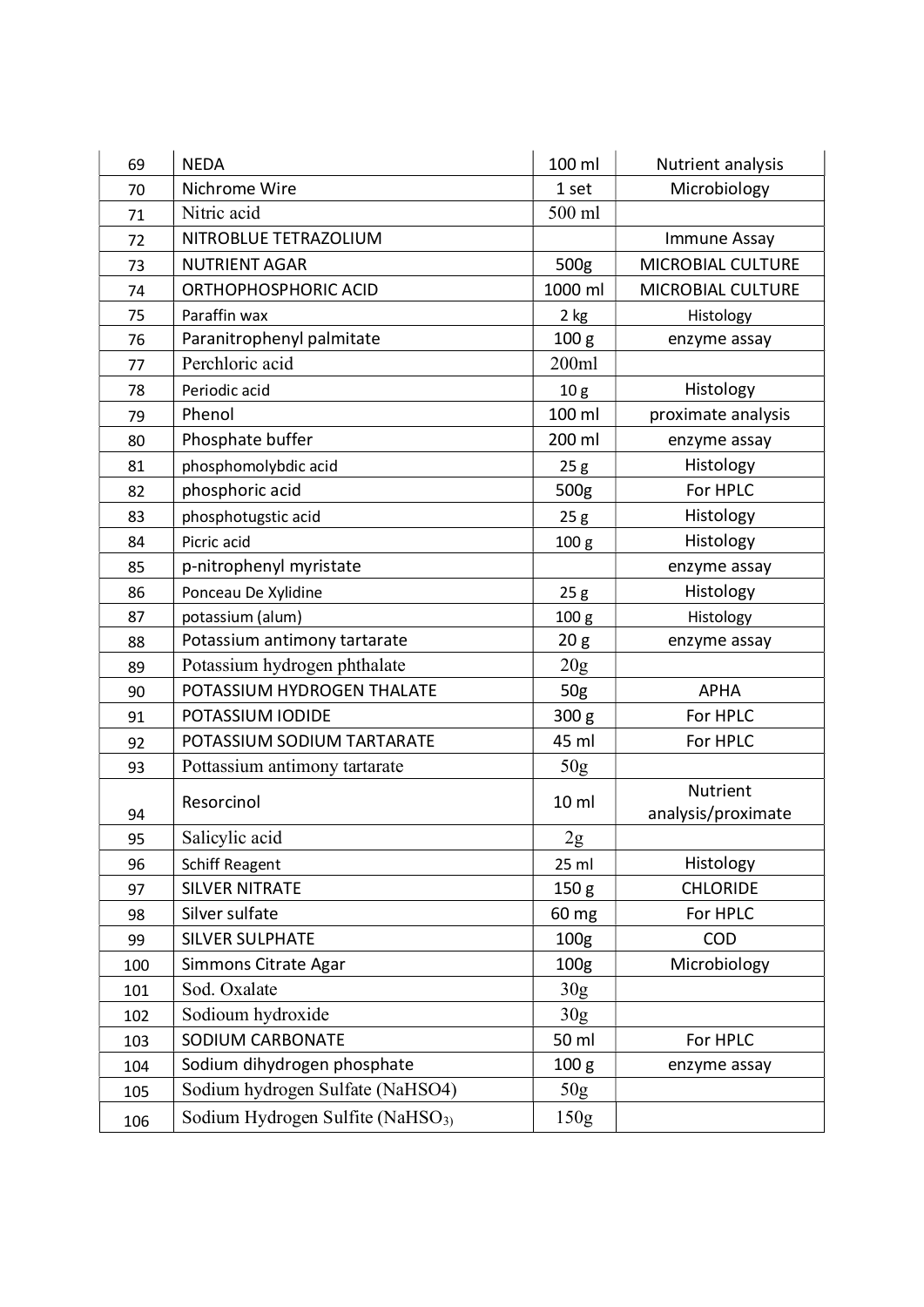| 107 | SODIUM HYDROXIDE       | 500 <sub>g</sub> | proximate composition |
|-----|------------------------|------------------|-----------------------|
| 108 | Sodium hypochlorite    | 5 <sub>L</sub>   | Water quality         |
|     | Sodium iodide          | 135g             |                       |
| 109 |                        |                  |                       |
| 110 | sodium meta bisulphite | 100 <sub>g</sub> | Histology             |
| 111 | Sodium nitroprusside   | 100 <sub>g</sub> | Water quality         |
| 112 | Sodium oxalate         | 40g              |                       |
| 113 | Stannous chloride      | 50 <sub>g</sub>  |                       |
| 114 | Starch                 | 250 g            | enzyme assay          |
| 115 | Sulphanilamide         | 200 g            | Nutrient analysis     |
| 116 | <b>SULPHURIC ACID</b>  | 2.5L             | reagent preparation   |
| 117 | Tetramethylbenzidine   |                  | Immune Assay          |
| 118 | Trichloro acetic acid  | 100 ml           | enzyme assay          |
| 119 | Triple Sugar Iron Agar | 100 <sub>g</sub> | Microbiology          |
| 120 | Tryosin powder         | l g              | enzyme assay          |
| 121 | Trypsin                |                  | Immune Assay          |
| 122 | <b>VANILLINE</b>       | 30 g             | reagent preparation   |
| 123 | <b>ZINC SULPHATE</b>   | 200 g            | for HPLC              |
| 124 |                        |                  |                       |

## Glasswares and other accessories

| Sl. No. | Item                     | Quantity       | Remarks           |
|---------|--------------------------|----------------|-------------------|
| 125     | <b>BEAKER 100ml</b>      | 2              |                   |
| 126     | <b>BEAKER 500ml</b>      | 2              |                   |
| 127     | BEAKER 1000ml            | $\overline{2}$ |                   |
| 128     | <b>BRUSH</b>             | 5              |                   |
| 129     | <b>BURETTE STAND</b>     | 20             |                   |
| 130     | <b>BURETTE 50ml</b>      | 10             |                   |
| 131     | <b>BURETTE 100ml</b>     | 10             |                   |
| 132     | CONICAL FLASK, 250 ml    | 5              |                   |
| 133     | Culture Tubes with Cap   | 30             | Microbiology      |
| 134     | <b>DROPPER</b>           | 10             |                   |
| 135     | <b>FILTER PAPER</b>      | 3 roll         |                   |
| 136     | <b>GLASS SLIDE</b>       | 5 packets      |                   |
| 137     | Homogenizer Glass        | $\overline{2}$ | Sample Grinding   |
| 138     | Innoculation Loop Holder | 3              | Microbiology      |
| 139     | <b>INOCULATION LOOP</b>  | 3              | MICROBIAL CULTURE |
| 140     | Mortar and Pestle        | 2              | Sample Grinding   |
| 141     | Parafin Film             | 1              | Microbiology      |
| 142     | Petri Dish               | 100            | Microbiology      |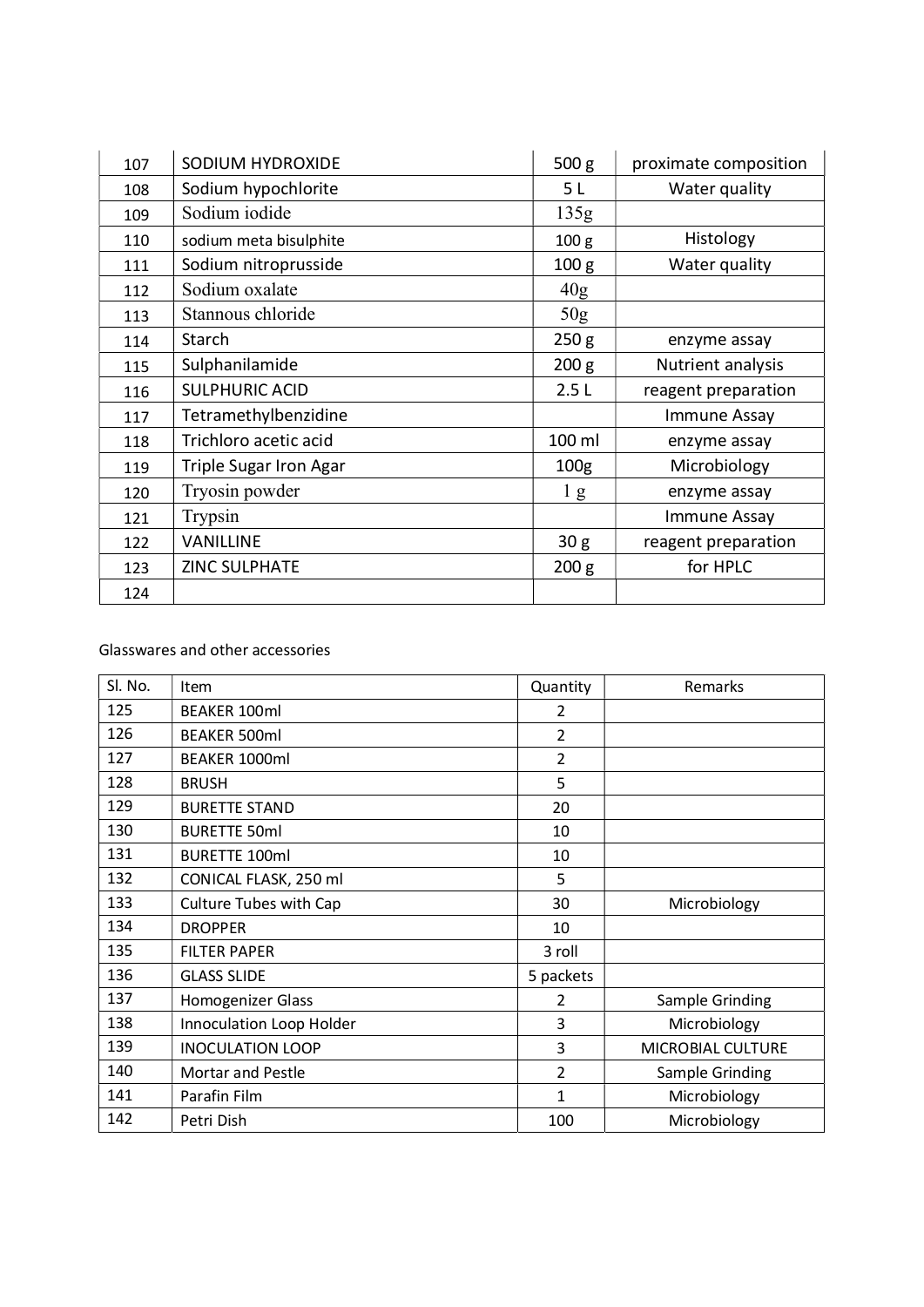| 143 | SPATULA                                      | 10             | reagent preparation                   |
|-----|----------------------------------------------|----------------|---------------------------------------|
| 144 | Spirit Lamp                                  | 2              | Microbiology                          |
| 145 | STANDARD FLASK 100 ml                        | $\overline{2}$ |                                       |
| 146 | STANDARD FLASK 1000 ml                       | $\overline{2}$ |                                       |
| 147 | TEST TUBE(Large size)18×150; 25×150          | 100            |                                       |
| 148 | <b>Testube Stand</b>                         | 5              | Microbiology                          |
| 149 | Testubes With Cap                            | 50             | Microbiology                          |
| 150 | Whatman® 541 (Hardened Ashless) filter paper | 2 rolls        | for HPLC                              |
| 151 | Gloves (s)                                   | 10 pkt         | powder free                           |
| 152 | Gloves (M)                                   | 10 pkt         | powder free                           |
| 153 | Gloves (L)                                   | 10 pkt         | powder free                           |
| 154 | Mouth piece                                  | 10 pkt         |                                       |
| 155 | <b>Tissue Paper Roll</b>                     | 10 pkt         |                                       |
| 156 | MEASURING CYLINDER 100ml                     | 2              |                                       |
| 157 | MEASURING CYLINDER 500ml                     | 2              |                                       |
| 158 | MEASURING CYLINDER 1000ml                    | $\overline{2}$ |                                       |
| 159 | PIPPETTE 5ml                                 | $\overline{2}$ | sample preparation for<br><b>HPLC</b> |
| 160 | PIPPETTE 10ml                                | $\overline{2}$ | sample preparation for<br><b>HPLC</b> |
| 161 | cover slips (Large)                          | 5              | <b>Staining</b>                       |
| 162 | Cover slips (Small)                          | 5              | <b>Staining</b>                       |

Preferred Quality / Brands: Quote Both AR and LR Quality of Chemicals Sigma-Aldrich-Fluka, Merck, Qualigens, Rankem, Himedia, SD Fine, SRL Borosil, Schott Duran, Riviera, Tarson, Millipore, Whatman

## Terms and conditions governing "Supply of Laboratory Chemicals/ Glass wares/ Plastic wares/Filter papers/Media"

The intending supplier shall also have to mention, the detailed specifications, name of manufacturer/make, code no. of the Chemicals, Glass wares, & Plastic wares and has to enclose the catalogs for which the rates are quoted.

The rates i.e., discount on printed price list in figures should be quoted for each individual item separately. The rates must be valid up to March 31, 2020.

The intending supplier should quote the inclusive rates and only with Concessional GST  $@$  5% and delivered at free of cost. The laboratory Chemicals/ Glasswares/ Plasticwares/ Filter papers/ will have to be supplied as per the specifications within SIX WEEKS or as per the last date mentioned in the final supply order.